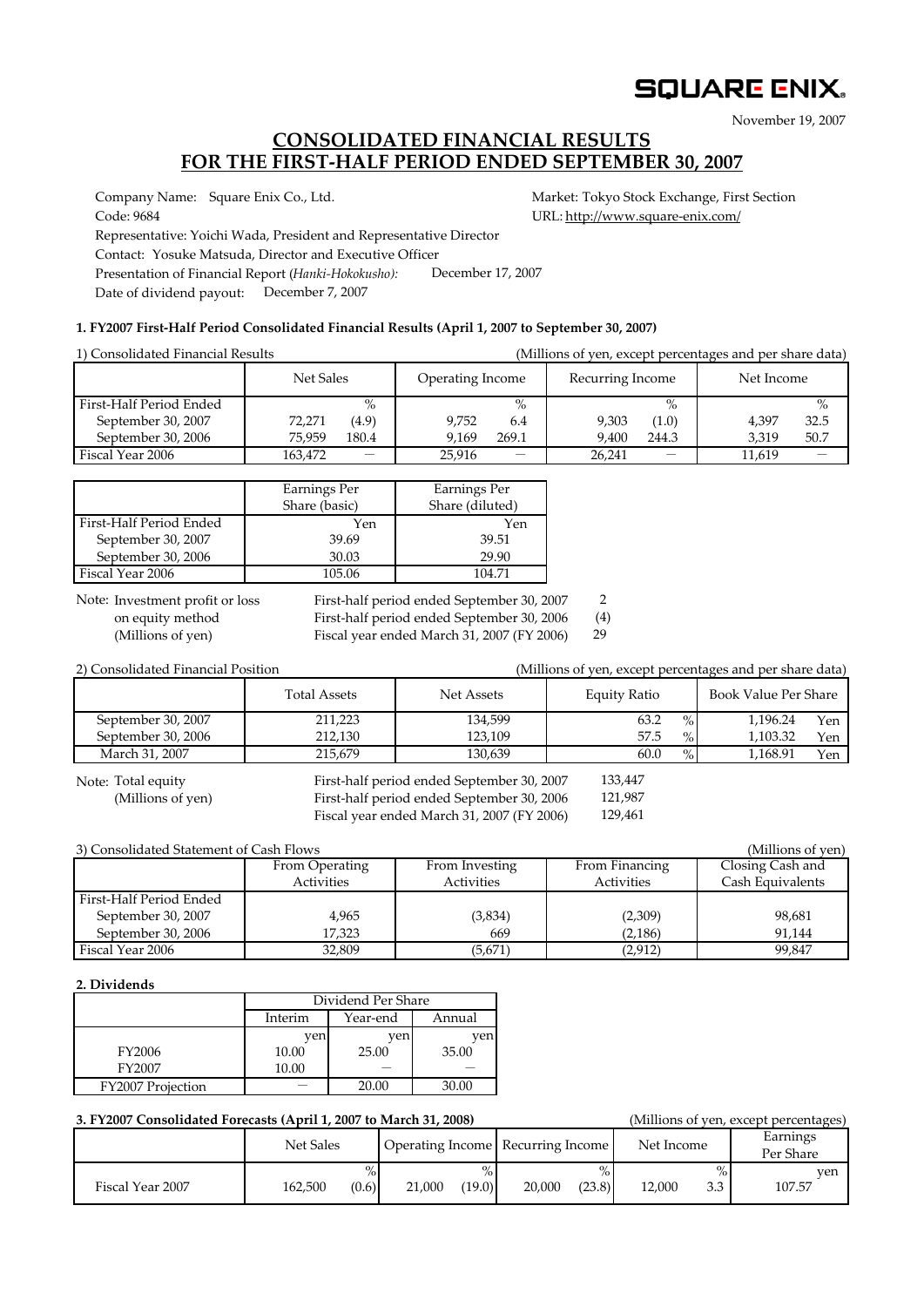### **4. Others**

- 1) Change in Scope of Consolidation and Application of the Equity Method Not applicable
- 2) Change in policies of consolidaetd financial statements preparation

| 1. Related to changes in accounting standard | Applicable     |
|----------------------------------------------|----------------|
| 2. Other changes                             | Not applicable |

3) Outstanding shares (common shares)

1. Number of shares issued and outstanding (including treasury stock) at end of period First-half period ended September 30, 2007 First-half period ended September 30, 2006 Fiscal year ended March 31, 2007 (FY 2006) 2. Number of treeasury stock at end of period First-half period ended September 30, 2007 First-half period ended September 30, 2006 Fiscal year ended March 31, 2007 (FY 2006) 204,297 186,092 110,947,818 110,750,108 111,760,403 193,882

### **[REFERENCE] NON-CONSOLIDATED FINANCIAL RESULTS**

### **1. FY2007 First-Half Period Non-Consolidated Financial Results (April 1, 2007 to September 30, 2007)**

| 1) Non-Consolidated Financial Results |  |  |
|---------------------------------------|--|--|
|                                       |  |  |

(Millions of yen, except percentages and per share data)

|                         | Net Sales |                          | Operating Income |       | Recurring Income |                          | Net Income |        |
|-------------------------|-----------|--------------------------|------------------|-------|------------------|--------------------------|------------|--------|
| First-Half Period Ended |           | $\%$                     |                  | $\%$  |                  | $\%$                     |            | $\%$   |
| September 30, 2007      | 32.162    | 15.8                     | 7,241            | (0.0) | 6.713            | (9.9)                    | 3.053      | (32.3) |
| September 30, 2006      | 27.764    | 23.7                     | 7.241            | 728.5 | 7.453            | 267.8                    | 4.508      | 82.7   |
| Fiscal Year 2006        | 62.852    | $\overline{\phantom{m}}$ | 19.017           |       | 19.694           | $\overline{\phantom{0}}$ | 18.164     |        |

|                         | Earnings Per  |
|-------------------------|---------------|
|                         | Share (basic) |
| First-Half Period Ended | Yen           |
| September 30, 2007      | 27.56         |
| September 30, 2006      | 40.78         |
| Fiscal Year 2006        | 164 23        |

| 2) Non-Consolidated Financial Position |                     |                                            | (Millions of yen, except percentages and per share data) |                         |  |  |  |  |
|----------------------------------------|---------------------|--------------------------------------------|----------------------------------------------------------|-------------------------|--|--|--|--|
|                                        | <b>Total Assets</b> | Net Assets                                 |                                                          | Book Value Per Share    |  |  |  |  |
| September 30, 2007                     | 193,933             | 137.150                                    | 70.7                                                     | $\%$<br>1.229.43<br>Yen |  |  |  |  |
| September 30, 2006                     | 181.219             | 121.898                                    | 67.3                                                     | 1.102.51<br>Yen         |  |  |  |  |
| March 31, 2007                         | 193.796             | 134,419                                    | 69.4                                                     | 1.213.67<br>Yen         |  |  |  |  |
| Note: Total equity                     |                     | First-half period ended September 30, 2007 | 137,150                                                  |                         |  |  |  |  |

Note: Total equity

(Millions of yen) First-half period ended September 30, 2006 Fiscal year ended March 31, 2007 (FY 2006)

121,898 134,419

| 2. FY2007 Non-Consolidated Forecasts (April 1, 2007 to March 31, 2008) |           |       |        |        |                                   |        |            |        | (Millions of yen, except percentages) |
|------------------------------------------------------------------------|-----------|-------|--------|--------|-----------------------------------|--------|------------|--------|---------------------------------------|
|                                                                        | Net Sales |       |        |        | Operating Income Recurring Income |        | Net Income |        | Earnings<br>Per Share                 |
|                                                                        |           | $\%$  |        |        |                                   |        |            |        | ven                                   |
| Fiscal Year 2007                                                       | 60.000    | (4.5) | 10,000 | (47.4) | 10.000                            | (49.2) | 6.000      | (67.0) | 53.78                                 |

Percentages in net sales, operating income, recurring income, and net income are percentage changes compared with the same period of the previous fiscal year.

### Disclaimer

The forward-looking statements in this document are based upon the information currently available, and necessarily include elements that are not entirely predictable. Actual results may differ from the forward-looking statements in this document.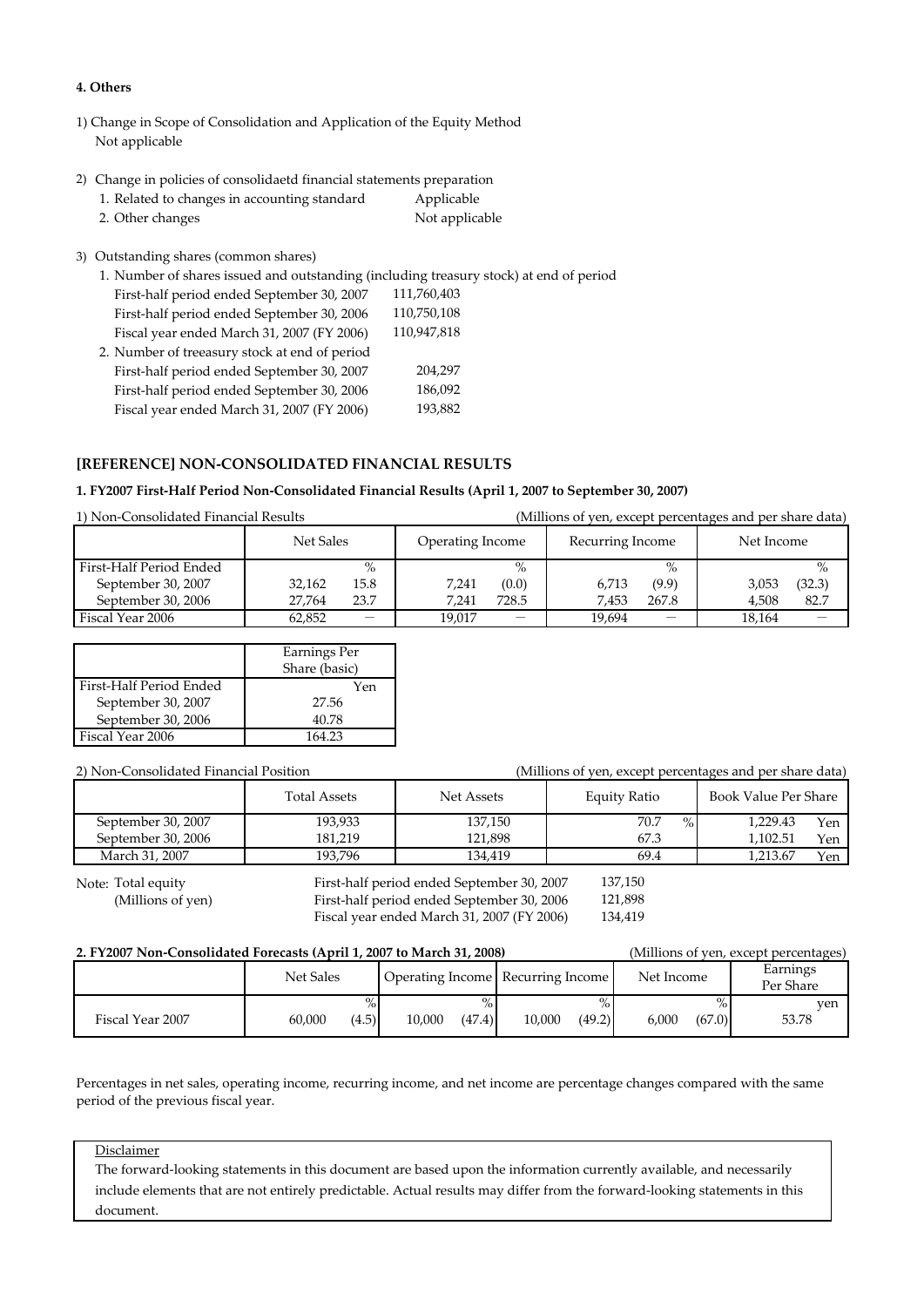# **4. Consolidated Financial Statements for the First-Half Period Ended September 30, 2007**

Consolidated Balance Sheet

|   | (Millions of yen)                  |        |                            |       |                            |          |          |          |        |                        |       |  |
|---|------------------------------------|--------|----------------------------|-------|----------------------------|----------|----------|----------|--------|------------------------|-------|--|
|   |                                    |        | FY2006 First-Half Period   |       | FY2006 First-Half Period   |          |          |          |        | FY2006                 |       |  |
|   | Account                            |        | (As of September 30, 2006) |       | (As of September 30, 2007) |          |          | Change   |        | (As of March 31, 2007) |       |  |
|   |                                    |        | Amount                     | Rate  |                            | Amount   | Rate     |          |        | Amount                 | Rate  |  |
|   |                                    |        |                            | $\%$  |                            |          | $\%$     |          |        |                        | $\%$  |  |
|   | (Assets)                           |        |                            |       |                            |          |          |          |        |                        |       |  |
| Ι | Current assets                     |        |                            |       |                            |          |          |          |        |                        |       |  |
|   | 1. Cash and deposits               |        | 91,149                     |       |                            | 73,686   |          |          |        | 99,852                 |       |  |
|   | 2. Notes and accounts receivable   |        | 23,013                     |       |                            | 19,023   |          |          |        | 21,206                 |       |  |
|   | 3. Short-term securities           |        |                            |       |                            | 26,034   |          |          |        |                        |       |  |
|   | 4. Inventories                     |        | 6,677                      |       |                            | 4,860    |          |          |        | 4,188                  |       |  |
|   | 5. Content production account      |        | 9,301                      |       |                            | 13,601   |          |          |        | 11,903                 |       |  |
|   | 6. Deferred tax assets             |        | 3,060                      |       |                            | 2,555    |          |          |        | 5,634                  |       |  |
|   | 7. Other current assets            |        | 4,297                      |       |                            | 6,472    |          |          |        | 4,656                  |       |  |
|   | Allowance for doubtful accounts    |        | (576)                      |       |                            | (133)    |          |          |        | (832)                  |       |  |
|   | Total current assets               |        | 136,924                    | 64.5  |                            | 146,100  | 69.2     | 9,176    |        | 146,608                | 68.0  |  |
|   | II Non-current assets              |        |                            |       |                            |          |          |          |        |                        |       |  |
|   | 1. Property and equipment          |        |                            |       |                            |          |          |          |        |                        |       |  |
|   | (1) Buildings and structures       | 18,518 |                            |       | 17,183                     |          |          |          | 17,316 |                        |       |  |
|   | Accumulated depreciation           | 11,844 | 6,673                      |       | 11,556                     | 5,627    |          |          | 11,354 | 5,962                  |       |  |
|   | (2) Tools and fixtures             | 12,705 |                            |       | 12,456                     |          |          |          | 11,365 |                        |       |  |
|   | Accumulated depreciation           | 8,984  | 3,721                      |       | 8,406                      | 4,050    |          |          | 7,963  | 3,401                  |       |  |
|   | (3) Amusement equipment            | 47,133 |                            |       | 37,846                     |          |          |          | 41,577 |                        |       |  |
|   | Accumulated depreciation           | 35,476 | 11,657                     |       | 29,864                     | 7,981    |          |          | 30,778 | 10,798                 |       |  |
|   | (4) Other                          | 26     |                            |       | 23                         |          |          |          | 24     |                        |       |  |
|   | Accumulated depreciation           | 18     | 8                          |       | 18                         |          |          |          | 19     | 5                      |       |  |
|   | $(5)$ Land                         |        | 5,437                      |       |                            | 5,404    |          |          |        | 5,404                  |       |  |
|   | (6) Construction in progress       |        | 74                         |       |                            |          |          |          |        | 91                     |       |  |
|   | Total property and equipment       |        | 27,574                     | 13.0  |                            | 23,070   | 10.9     | (4,503)  |        | 25,664                 | 11.9  |  |
|   | 2. Intangible assets               |        |                            |       |                            |          |          |          |        |                        |       |  |
|   | (1) Goodwill                       |        | 21,043                     |       |                            | 19,441   |          |          |        | 20,276                 |       |  |
|   | $(2)$ Other                        |        | 1,534                      |       |                            | 1,290    |          |          |        | 1,381                  |       |  |
|   | Total intangible assets            |        | 22,578                     | 10.6  |                            | 20,731   | 9.8      | (1, 846) |        | 21,657                 | 10.0  |  |
|   | 3. Investments and other assets    |        |                            |       |                            |          |          |          |        |                        |       |  |
|   | (1) Investment securities          |        | 1,187                      |       |                            | 528      |          |          |        | 455                    |       |  |
|   | (2) Long-term loans                |        | 169                        |       |                            | 196      |          |          |        | 176                    |       |  |
|   | (3) Rental deposits                |        | 17,103                     |       |                            | 13,636   |          |          |        | 14,198                 |       |  |
|   | (4) Construction cooperation fund  |        | 2,054                      |       |                            | 1,681    |          |          |        | 1,886                  |       |  |
|   | (5) Claim in bankruptcy            |        | 2,211                      |       |                            | 2,937    |          |          |        | 5,065                  |       |  |
|   | (6) Deferred tax assets            |        | 7,167                      |       |                            | 5,194    |          |          |        | 4,939                  |       |  |
|   | (7) Other                          |        | 546                        |       |                            | 541      |          |          |        | 541                    |       |  |
|   | Allowance for doubtful accounts    |        | (5, 386)                   |       |                            | (3, 395) |          |          |        | (5, 515)               |       |  |
|   | Total investments and other assets |        | 25,053                     | 11.8  |                            | 21,320   | $10.1\,$ | (3,733)  |        | 21,748                 | 10.1  |  |
|   | Total non-current assets           |        | 75,206                     | 35.5  |                            | 65,122   | 30.8     | (10,083) |        | 69,071                 | 32.0  |  |
|   | Total assets                       |        | 212,130                    | 100.0 |                            | 211,223  | 100.0    | (907)    |        | 215,679                | 100.0 |  |
|   |                                    |        |                            |       |                            |          |          |          |        |                        |       |  |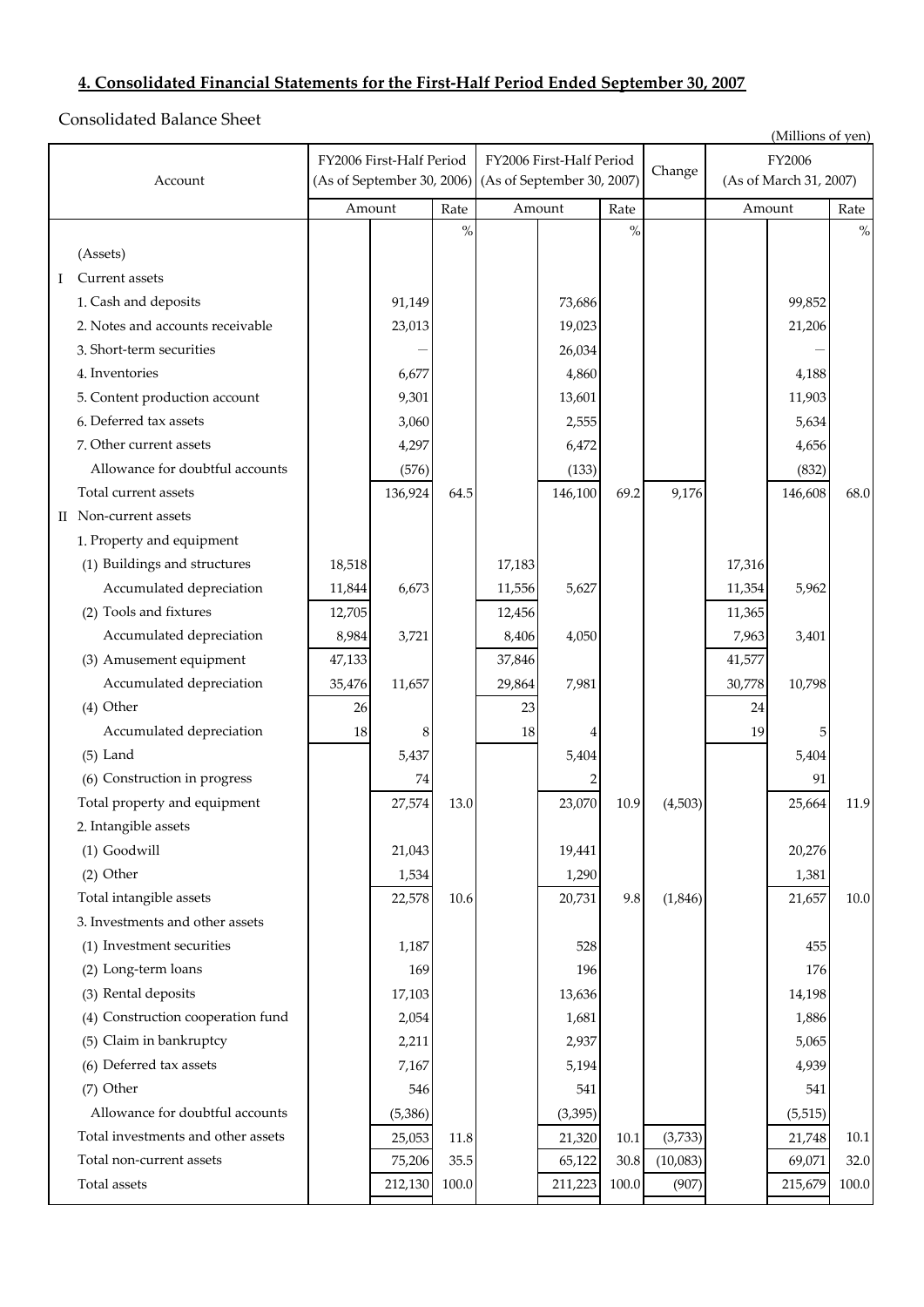| (Millions of Yen)                      |                            |         |         |                            |         |         |           |                        |         |          |
|----------------------------------------|----------------------------|---------|---------|----------------------------|---------|---------|-----------|------------------------|---------|----------|
|                                        | FY2006 First-Half Period   |         |         | FY2007 First-Half Period   |         |         | Change    | FY2006                 |         |          |
| Account                                | (As of September 30, 2006) |         |         | (As of September 30, 2007) |         |         |           | (As of March 31, 2007) |         |          |
|                                        |                            | Amount  | Rate    |                            | Amount  | Rate    |           |                        | Amount  | Rate     |
|                                        |                            |         | $\%$    |                            |         | $\%$    |           |                        |         | $\%$     |
| (Liabilities)                          |                            |         |         |                            |         |         |           |                        |         |          |
| Current liabilities<br>Ι               |                            |         |         |                            |         |         |           |                        |         |          |
| 1. Notes and accounts payable          |                            | 11,241  |         |                            | 11,209  |         |           |                        | 13,275  |          |
| 2. Other accounts payable              |                            | 10,609  |         |                            | 5,713   |         |           |                        | 4,773   |          |
| 3. Accrued expenses                    |                            | 6,131   |         |                            | 1,240   |         |           |                        | 3,379   |          |
| 4. Accrued corporate taxes             |                            | 898     |         |                            | 570     |         |           |                        | 994     |          |
| 5. Advance payments received           |                            | 726     |         |                            | 699     |         |           |                        | 1,188   |          |
| 6. Deposits received                   |                            | 496     |         |                            | 610     |         |           |                        | 490     |          |
| 7. Reserve for bonuses                 |                            | 1,598   |         |                            | 1,628   |         |           |                        | 1,872   |          |
| 8. Allowance for sales returns         |                            | 1,624   |         |                            | 1,503   |         |           |                        | 2,271   |          |
| 9. Allowance for game arcade           |                            |         |         |                            |         |         |           |                        |         |          |
| closings                               |                            | 229     |         |                            | 2,139   |         |           |                        | 2,973   |          |
| 10. Other                              |                            | 2,207   |         |                            | 991     |         |           |                        | 1,185   |          |
| Total current liabilities              |                            | 35,762  | 16.9    |                            | 26,306  | 12.5    | (9, 455)  |                        | 32,404  | 15.0     |
| II Non-current liabilities             |                            |         |         |                            |         |         |           |                        |         |          |
| 1. Corporate bond                      |                            | 50,000  |         |                            | 48,000  |         |           |                        | 50,000  |          |
| 2. Long-term loans                     |                            |         |         |                            | 26      |         |           |                        |         |          |
| 3. Allowance for retirement benefits   |                            | 2,851   |         |                            | 1,833   |         |           |                        | 2,169   |          |
| 4. Allowance for directors' retirement |                            |         |         |                            |         |         |           |                        |         |          |
| benefits                               |                            | 205     |         |                            | 232     |         |           |                        | 262     |          |
| 5. Other                               |                            | 201     |         |                            | 224     |         |           |                        | 204     |          |
| Total non-current liabilities          |                            | 53,259  | 25.0    |                            | 50,317  | 23.8    | (2,942)   |                        | 52,635  | 24.4     |
| Total liabilities                      |                            | 89,021  | 42.0    |                            | 76,623  | 36.3    | (12, 398) |                        | 85,040  | 39.4     |
| (Net assets)                           |                            |         |         |                            |         |         |           |                        |         |          |
| I Shareholders' equity                 |                            |         |         |                            |         |         |           |                        |         |          |
| 1. Common stock                        |                            | 7,825   | 3.7     |                            | 9,290   | 4.4     | 1,464     |                        | 8,038   | $3.7\,$  |
| 2. Capital surplus reserve             |                            | 37,066  | 17.4    |                            | 38,531  | 18.2    | 1,464     |                        | 37,279  | 17.3     |
| 3. Retained earnings                   |                            | 77,120  | 36.4    |                            | 85,881  | 40.7    | 8,760     |                        | 84,315  | 39.1     |
| 4. Treasury stock                      |                            | (516)   | (0.2)   |                            | (576)   | (0.3)   | (59)      |                        | (540)   | (0.3)    |
| Total shareholders' equity             |                            | 121,496 | 57.3    |                            | 133,125 | 63.0    | 11,629    |                        | 129,092 | 59.8     |
| II Valuation and translation           |                            |         |         |                            |         |         |           |                        |         |          |
| adjustment                             |                            |         |         |                            |         |         |           |                        |         |          |
| 1. Unrealized gains on revaluation     |                            |         |         |                            |         |         |           |                        |         |          |
| of other investment securities         |                            | 374     | 0.2     |                            | (54)    | (0.0)   | (429)     |                        | (8)     | (0.0)    |
| 2. Foreign currency translation        |                            |         |         |                            |         |         |           |                        |         |          |
| adjustment                             |                            | 116     | 0.1     |                            | 376     | 0.2     | 259       |                        | 377     | 0.2      |
| Total Valuation and translation        |                            |         |         |                            |         |         |           |                        |         |          |
| adjustment                             |                            | 491     | 0.2     |                            | 321     | 0.2     | (169)     |                        | 368     | $0.2\,$  |
| III Minority interests in consolidated |                            |         |         |                            |         |         |           |                        |         |          |
| subsidiaries                           |                            | 1,121   | $0.5\,$ |                            | 1,152   | $0.5\,$ | 30        |                        | 1,178   | 0.6      |
| Total net assets                       |                            | 123,109 | 58.0    |                            | 134,599 | 63.7    | 11,490    |                        | 130,639 | $60.6\,$ |
| Total liabilities and net assets       |                            | 212,130 | 100.0   |                            | 211,223 | 100.0   | (907)     |                        | 215,679 | 100.0    |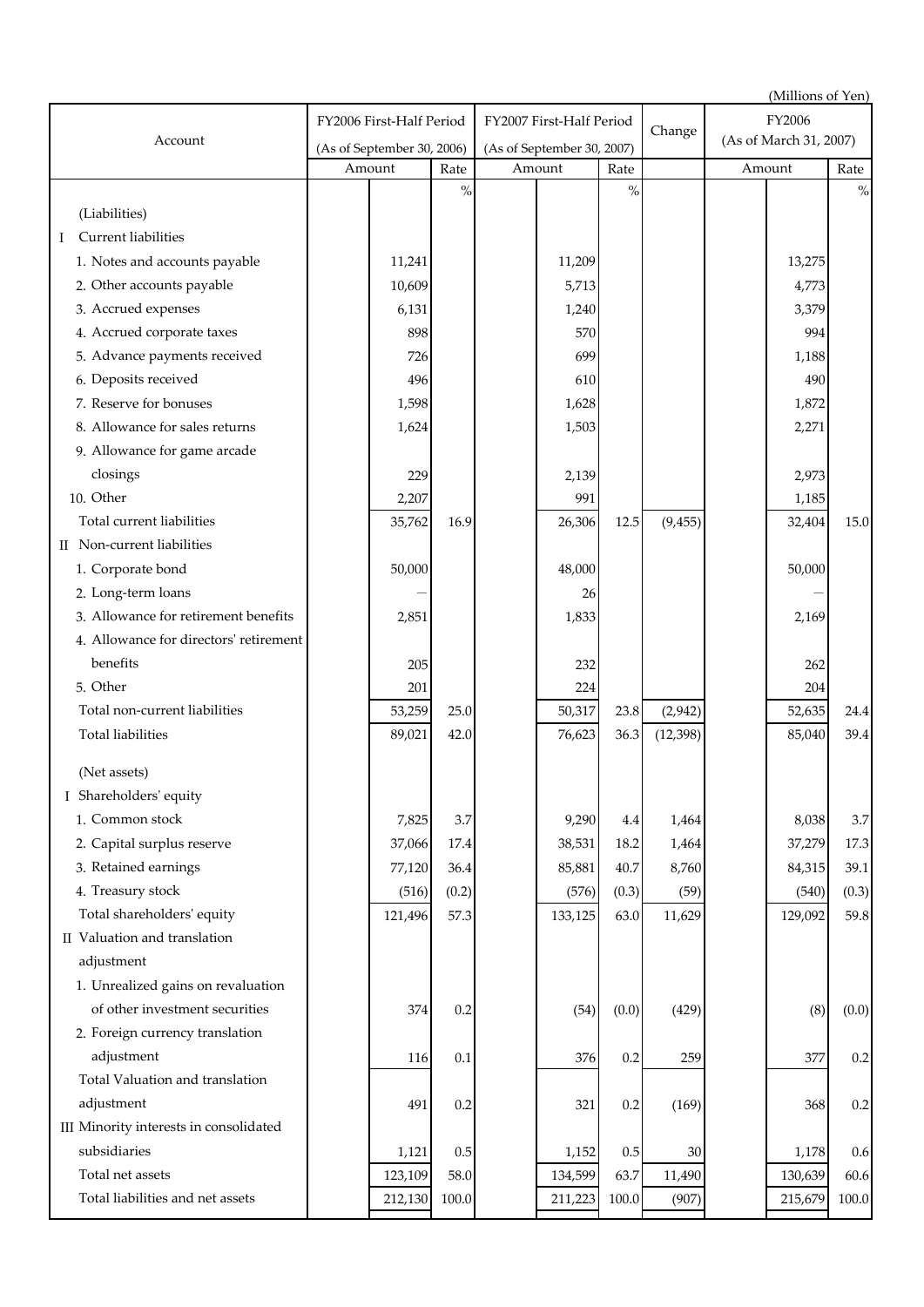## Consolidated Statements of Income

| (Millions of yen) |
|-------------------|
| FY2006            |

|                                                   |                |                              |         |                                         |                                                     |       |          | $($ iviniiotis of yeit $\prime$    |         |         |
|---------------------------------------------------|----------------|------------------------------|---------|-----------------------------------------|-----------------------------------------------------|-------|----------|------------------------------------|---------|---------|
|                                                   |                |                              |         |                                         | FY2006 First-Half Period   FY2007 First-Half Period |       |          | FY2006                             |         |         |
| Account                                           |                | April 1, 2006 to             |         | April 1, 2007 to<br>September 30, 2007, |                                                     |       | Change   | April 1, 2006 to<br>March 31, 2007 |         |         |
|                                                   |                | September 30, 2006<br>Amount | Rate    |                                         | Amount                                              | Rate  | Amount   |                                    | Amount  | Rate    |
|                                                   |                |                              | $\%$    |                                         |                                                     | $\%$  |          |                                    |         | $\%$    |
| Net sales<br>Ι                                    |                | 75,959                       | 100.0   |                                         | 72,271                                              | 100.0 | (3,688)  |                                    | 163,472 | 100.0   |
| Cost of sales<br>П                                |                | 41,095                       | 54.1    |                                         | 39,732                                              | 55.0  | (1, 362) |                                    | 87,262  | 53.4    |
| Gross profit                                      |                | 34,864                       | 45.9    |                                         | 32,538                                              | 45.0  | (2, 326) |                                    | 76,210  | 46.6    |
| Reversal of allowance for sales returns           |                | 1,186                        | 1.6     |                                         | 2,271                                               | 3.2   | 1,084    |                                    | 1,186   | $0.8\,$ |
| Provision for allowance for sales returns         |                | 1,624                        | 2.1     |                                         | 1,503                                               | 2.1   | (121)    |                                    | 2,271   | $1.4\,$ |
| Net gross profit                                  |                | 34,427                       | 45.4    |                                         | 33,306                                              | 46.1  | (1, 120) |                                    | 75,125  | 46.0    |
| III Selling, general and administrative expenses  |                |                              |         |                                         |                                                     |       |          |                                    |         |         |
| 1. Packaging freight charge                       | 1,110          |                              |         | 1,190                                   |                                                     |       |          | 2,493                              |         |         |
| 2. Advertising expense                            | 3,426          |                              |         | 3,256                                   |                                                     |       |          | 6,331                              |         |         |
| 3. Sales promotion expense                        | 634            |                              |         | 376                                     |                                                     |       |          | 1,060                              |         |         |
| 4. Provision for doubtful accounts                |                |                              |         | 84                                      |                                                     |       |          |                                    |         |         |
| 5. Compensation for directors                     | 338            |                              |         | 324                                     |                                                     |       |          | 682                                |         |         |
| 6. Salary                                         | 7,823          |                              |         | 7,547                                   |                                                     |       |          | 15,482                             |         |         |
| 7. Provision to reserve for bonuses               | 921            |                              |         | 1,163                                   |                                                     |       |          | 2,237                              |         |         |
| 8. Net periodic pension costs                     | 266            |                              |         | 25                                      |                                                     |       |          | 446                                |         |         |
| 9. Provision to reserve for directors' retirement |                |                              |         |                                         |                                                     |       |          |                                    |         |         |
| benefits                                          | 15             |                              |         | 20                                      |                                                     |       |          | 42                                 |         |         |
| 10. Welfare expense                               | 997            |                              |         | 963                                     |                                                     |       |          | 2,046                              |         |         |
| 11. Rental expense                                | 1,272          |                              |         | 1,223                                   |                                                     |       |          | 2,325                              |         |         |
| 12. Commissions paid                              | 1,795          |                              |         | 1,695                                   |                                                     |       |          | 3,357                              |         |         |
| 13. Depreciation and amortization                 | 745            |                              |         | 649                                     |                                                     |       |          | 1,464                              |         |         |
| 14. Other                                         | 5,909          | 25,257                       | 33.3    | 5,033                                   | 23,553                                              | 32.6  | (1,703)  | 11,238                             | 49,209  | 30.1    |
| Operating income                                  |                | 9,169                        | 12.1    |                                         | 9,752                                               | 13.5  | 583      |                                    | 25,916  | 15.9    |
| IV Non-operating income                           |                |                              |         |                                         |                                                     |       |          |                                    |         |         |
| 1. Interest income                                | 143            |                              |         | 464                                     |                                                     |       |          | 467                                |         |         |
| 2. Dividends received                             | $\overline{2}$ |                              |         | 1                                       |                                                     |       |          | 3                                  |         |         |
| 3. Foreign exchange gain                          | 114            |                              |         |                                         |                                                     |       |          | 147                                |         |         |
| 4. Rental income                                  | 31             |                              |         | 30                                      |                                                     |       |          | 69                                 |         |         |
| 5. Facilities' installation cooperation fees      | 50             |                              |         | 52                                      |                                                     |       |          | 51                                 |         |         |
| 6. Investment profit on equity method             |                |                              |         |                                         |                                                     |       |          | 29                                 |         |         |
| 7. Miscellaneous income                           | 230            | 572                          | $0.8\,$ | 151                                     | 703                                                 | 1.0   | 130      | 407                                | 1,176   | 0.7     |
| Non-operating expenses<br>V                       |                |                              |         |                                         |                                                     |       |          |                                    |         |         |
| 1. Interest expenses                              | 0              |                              |         | $\theta$                                |                                                     |       |          |                                    |         |         |
| 2. Foreign exchange loss                          |                |                              |         | 92                                      |                                                     |       |          |                                    |         |         |
| 3. Loss on disposal of inventories                | 60             |                              |         | 56                                      |                                                     |       |          | 119                                |         |         |
| 4. Loss on write-off of content production        |                |                              |         |                                         |                                                     |       |          |                                    |         |         |
| account                                           |                |                              |         |                                         |                                                     |       |          |                                    |         |         |
| 5. Loss on inventory valuation                    | 86             |                              |         | 876<br>84                               |                                                     |       |          | 281                                |         |         |
| 6. Stock issuance expenses                        |                |                              |         |                                         |                                                     |       |          | 31                                 |         |         |
| 7. Loss on write-off of advance license payment   |                |                              |         |                                         |                                                     |       |          | 244                                |         |         |
| 8. Investment loss on equity method               | 4              |                              |         | -                                       |                                                     |       |          |                                    |         |         |
| 9. Miscellaneous loss                             |                |                              | 0.5     |                                         |                                                     | 1.6   |          | 172                                | 852     | 0.5     |
|                                                   | 189            | 341                          |         | 41                                      | 1,152                                               |       | 810      |                                    |         |         |
| Recurring income                                  |                | 9,400                        | 12.4    |                                         | 9,303                                               | 12.9  | (97)     |                                    | 26,241  | 16.1    |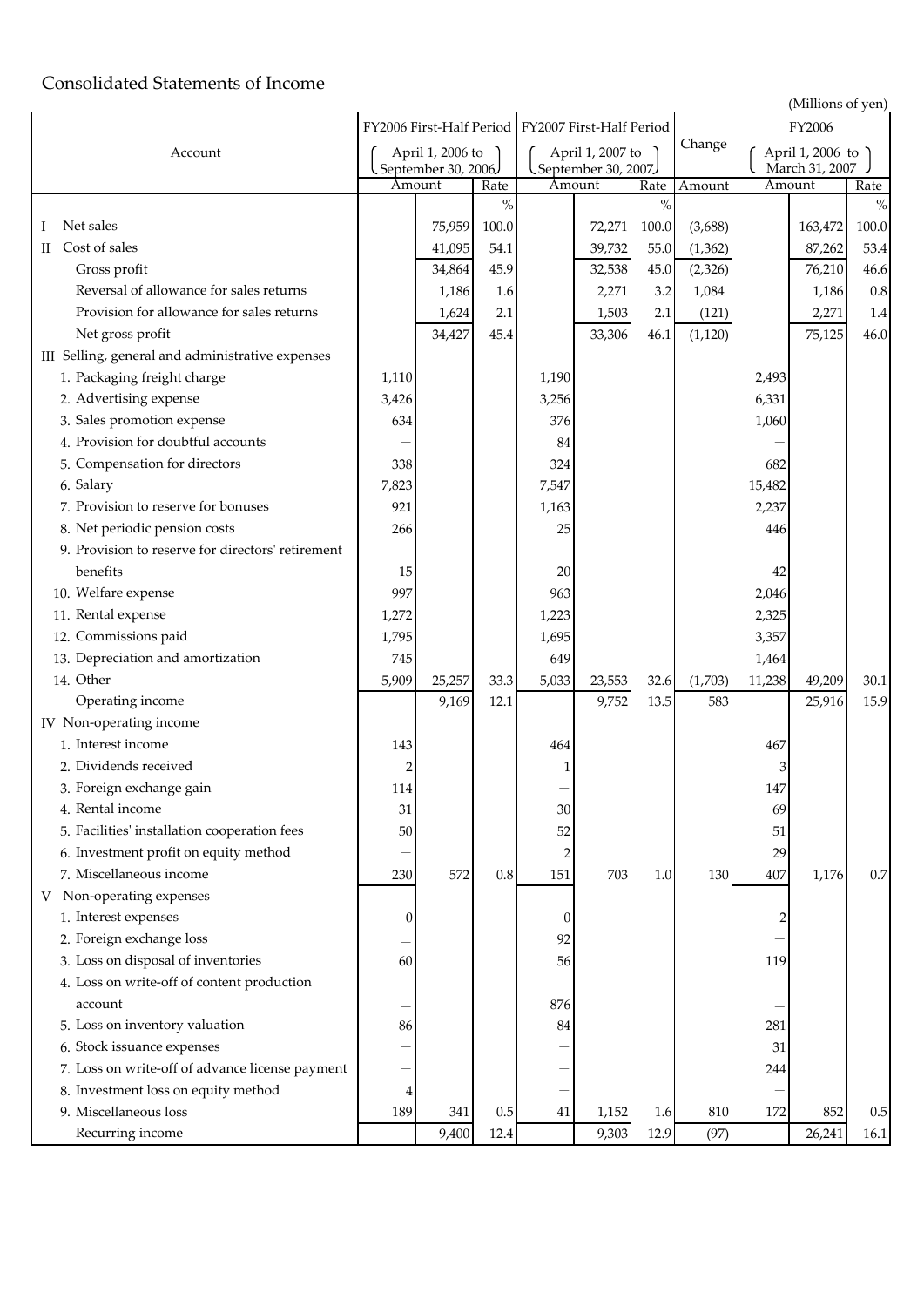(Millions of yen) Rate Amount Rate Amount Amount Rate September 30, 2007)<br>Amount Rate Account FY2007 First-Half Period April 1, 2007 to FY2006 First-Half Period April 1, 2006 to September 30, 2006 **Amount** Change March 31, 2007 April 1, 2006 to FY2006 VI Extraordinary gain 1. Reversal of allowance for doubtful accounts  $\begin{vmatrix} 191 & 1 \end{vmatrix}$   $\begin{vmatrix} 2 & 1 \end{vmatrix}$   $\begin{vmatrix} -1 & 1 \end{vmatrix}$   $\begin{vmatrix} 2 & 1 \end{vmatrix}$   $\begin{vmatrix} 2 & 1 \end{vmatrix}$   $\begin{vmatrix} 2 & 1 \end{vmatrix}$   $\begin{vmatrix} 2 & 1 \end{vmatrix}$   $\begin{vmatrix} 2 & 1 \end{vmatrix}$   $\begin{vmatrix} 2 & 1 \$ 2. Gain on divesting business  $\begin{array}{|c|c|c|c|c|c|c|c|c|c|c|} \hline \end{array}$  2,697  $\begin{array}{|c|c|c|c|c|c|c|c|} \hline \end{array}$  2,697 3. Gain on sale of investment securities  $1$   $1$   $1$   $1$   $1$   $1$ 4. Reversal of allowance for retirement benefits  $\begin{vmatrix} - & 1 & 1 \\ - & 1 & 1 \end{vmatrix}$  and the set of allowance for retirement benefits  $\begin{vmatrix} - & 1 & 1 \\ 1 & 1 & 1 \end{vmatrix}$  and the set of allowance for retirement benefits  $\begin{vmatrix} 1 & 1 \\$ 5. - 142 - Reversal of allowance for game arcade closings 6. 55 2,985 3.9 2 204 0.3 (2,780) 203 3,778 2.3 VII Extraordinary loss 1. 0 0 17 Loss on sale of property and equipment 2. Loss on disposal of property and equipment  $\begin{array}{|c|c|c|c|c|c|c|c|} \hline \end{array}$   $\begin{array}{|c|c|c|c|c|c|} \hline \end{array}$   $\begin{array}{|c|c|c|c|c|} \hline \end{array}$   $\begin{array}{|c|c|c|c|c|} \hline \end{array}$   $\begin{array}{|c|c|c|c|c|} \hline \end{array}$   $\begin{array}{|c|c|c|c|c|} \hline \end{array}$  3. 166 4 368 Impairment loss 4. 0 7 194 Loss on evaluation of investment securities 5. Loss on disposal and write-down of assets 6. Severance payments associated with 7. Accelerated amortization of goodwill  $\begin{array}{|c|c|c|c|c|c|c|c|c|} \hline \end{array}$  1,831 1,831 1,831 1,831 8. 1,588 44 2,086 Provision for doubtful accounts 9. Provision to allowance for game arcade closings  $\begin{vmatrix} - & 1 & 1 \\ 1 & -1 & 1 \end{vmatrix}$   $\begin{vmatrix} - & 1 & 1 \\ - & 1 & 1 \end{vmatrix}$  2,784 10. 0 3,948 5.2 - 1,806 2.5 (2,142) 60 11,629 7.2 8,427 11.1 7,695 10.6 (732) 18,374 11.2 1,819 805 2,915 (113) (279) (127) 3,404 5,110 6.7 2,817 3,343 4.6 (1,766) 3,941 6,730 4.1 (2)  $(0.0)$  (45)  $(0.1)$  (43)  $(43)$  24 0.0 3,319 4.4 4,397 6.1 1,078 11,619 7.1 11.2 18,390 10. Other Net income Corporate, resident and enterprise taxes Deferred income taxes Minority interest in consolidated subsidiaries Refunded income taxes Income before income taxes of loss in partnership *(tokumei-kumiai)* 5 0.0 (3) 16 0.0 47 925 1,117 (735) 2,275 - 0.0 7,701 10.7 Income before income taxes and distribution *(tokumei-kumiai)* Distribution of loss in partnership 6. Other 9 0.0 associated with business restructuring 8,437 11.1 busines restructuring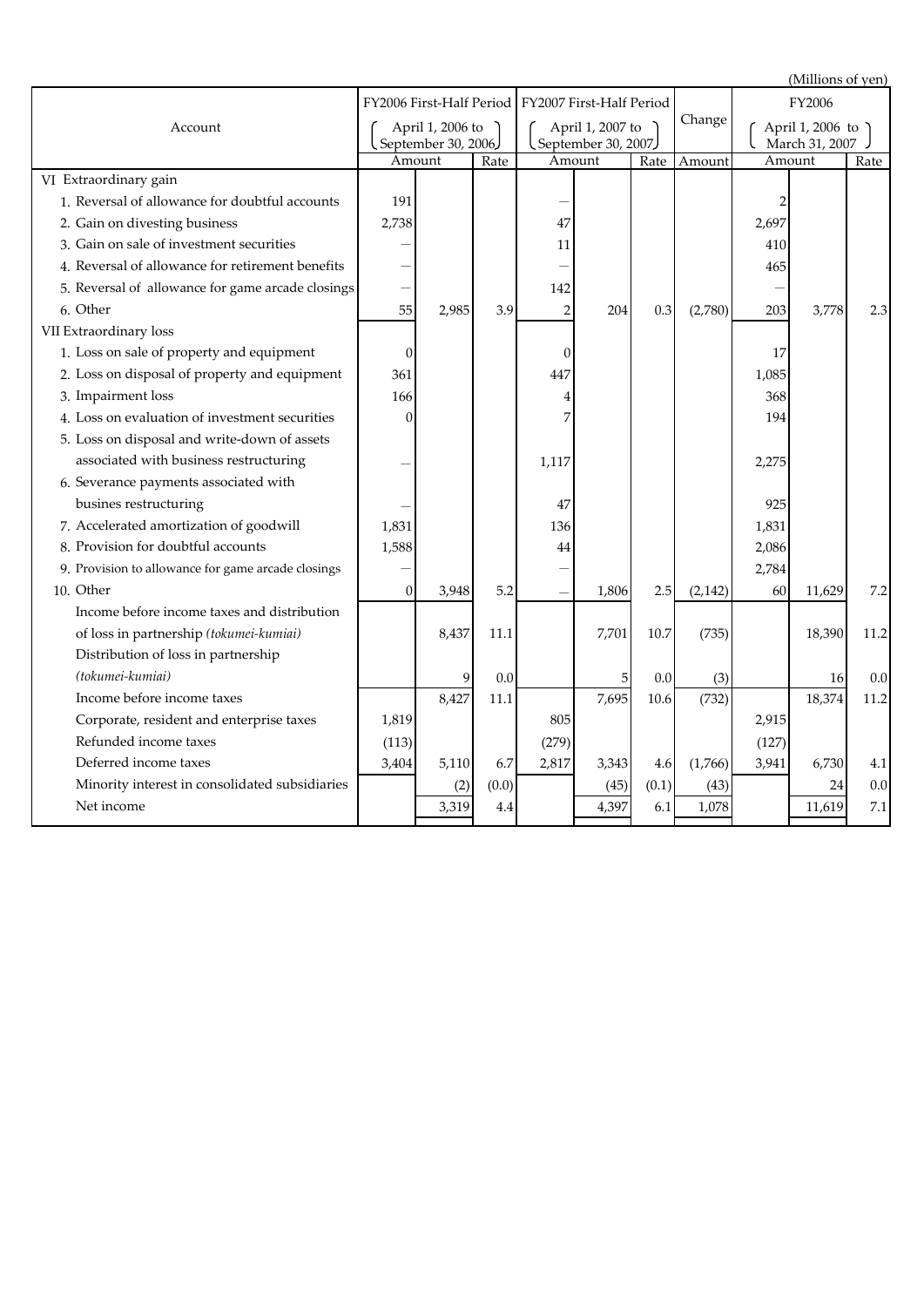### Consolidated Statements of Cash Flows

(Millions of yen)

|                                                                     |                             |                                       |           | <b>TATHIOTIS OF ACTI</b>  |
|---------------------------------------------------------------------|-----------------------------|---------------------------------------|-----------|---------------------------|
|                                                                     | FY2006                      | FY2007                                |           | FY2006                    |
| Account                                                             | First-Half Period           | First-Half Period                     | Change    |                           |
|                                                                     | April 1, 2006 to $\sqrt{6}$ | April 1, 2007 to $\sim$               |           | April 1, 2006 to $\gamma$ |
|                                                                     |                             | September 30, 2006 September 30, 2007 |           | March 30, 2007            |
|                                                                     |                             |                                       |           |                           |
| I Cash flows from operating activities                              |                             |                                       |           |                           |
| Income before income taxes                                          | 8,427                       | 7,695                                 |           | 18,374                    |
| Depreciation and amortization                                       | 5,247                       | 4,718                                 |           | 11,115                    |
| Impairment loss                                                     | 166                         |                                       |           | 368                       |
| Increase (decrease) in allowance for doubtful accounts              | 352                         | (2,823)                               |           | 734                       |
| (Decrease) in reserve for bonuses                                   | (1,049)                     | (244)                                 |           | (775)                     |
| Increase (decrease) in allowance for sales returns                  | 433                         | (810)                                 |           | 1,077                     |
| (Decrease) in allowance for retirement benefits                     | (150)                       | (335)                                 |           | (832)                     |
| Increase (decrease) in allowance for directors' retirement benefits | 15                          | (29)                                  |           | 72                        |
| (Decrease) increase in allowance for game arcade                    |                             |                                       |           |                           |
| closings and other allowances                                       |                             | (833)                                 |           |                           |
| (Decrease) increase in other allowances                             |                             | 14                                    |           | 2,773                     |
| Interest and dividends received                                     | (62)                        |                                       |           |                           |
| Interest expenses                                                   | (145)                       | (466)                                 |           | (470)                     |
|                                                                     | 0                           | $\Omega$                              |           | 2                         |
| Foreign exchange loss (gain)                                        |                             | 136                                   |           | (76)                      |
| Gain on sale of investment securities                               |                             | (11)                                  |           | (410)                     |
| Losses on investments in securities                                 |                             | 7                                     |           | 194                       |
| Gain on sale and disposal of property and equipment                 | 359                         | 446                                   |           | 1,094                     |
| Gain on divestment of business                                      | (2,738)                     | (47)                                  |           | (2,697)                   |
| Amortization of goodwill                                            |                             | 683                                   |           | 1,386                     |
| Accelerated amortization of goodwill                                | 1,831                       | 136                                   |           | 1,831                     |
| Decrease in accounts receivable                                     | 9,863                       | 2,507                                 |           | 11,090                    |
| (Increase) in inventories                                           | (3,244)                     | (2,375)                               |           | (2,780)                   |
| (Decrease) increase in purchase liabilities                         | (510)                       | (4, 841)                              |           | 1,671                     |
| (Decrease) in accrued consumption taxes                             | (701)                       | (361)                                 |           | (320)                     |
| Decrease (increase) in other current assets                         | (335)                       | 627                                   |           | 800                       |
| Decrease (increase) in other non-current assets                     | 77                          | 2,453                                 |           | (158)                     |
| (Decrease) increase in other current liabilities                    | 3,587                       | (1,369)                               |           | (5, 432)                  |
| Other                                                               | 395                         | 79                                    |           | 936                       |
| Subtotal                                                            | 21,822                      | 4,959                                 | (16, 863) | 39,577                    |
| Interest and dividends received                                     | 155                         | 405                                   |           | 487                       |
| Interest paid                                                       | (0)                         | (0)                                   |           | (5)                       |
| Income taxes paid                                                   | (4,654)                     | (399)                                 |           | (7,249)                   |
| Net cash provided by operating activities                           | 17,323                      | 4,965                                 | (12, 358) | 32,809                    |
| II Cash flows from investing activities                             |                             |                                       |           |                           |
| Payments for acquiring short-term securities                        |                             | (1,009)                               |           |                           |
| Payments for acquiring investment securities                        |                             | (222)                                 |           | (180)                     |
| Proceeds from sale of investment securities                         |                             | 90                                    |           | 443                       |
| Payments for acquiring property and equipment                       | (4,187)                     | (4, 480)                              |           | (10,733)                  |
| Proceeds from sale of property and equipment                        |                             | 1,164                                 |           | 77                        |
| Payments for acquiring intangible assets                            | (155)                       | (149)                                 |           | (413)                     |
| Proceeds from divestment of business                                | 4,645                       | 47                                    |           | 4,514                     |
| Payments for acquisition of shares in consolidated subsidiary       | (63)                        | (0)                                   |           | (63)                      |
| Proceeds from return of guarantee money deposited                   | 432                         | 1,287                                 |           | 1,113                     |
| Payments for provision of guarantee money                           | (94)                        | (517)                                 |           | (398)                     |
| Other                                                               | 94                          | (45)                                  |           | (31)                      |
| Net cash provided by (used in) investing activities                 | 669                         | (3,834)                               | (4,504)   | (5,671)                   |
| III Cash flows from financing activities                            |                             |                                       |           |                           |
| Proceeds from issuance of shares of common stock                    |                             | 503                                   |           | 438                       |
| Payments for acquisition of treasury stock                          | (12)                        | (36)                                  |           | (37)                      |
| Payments for dividends                                              | (2,217)                     | (2,775)                               |           | (3, 314)                  |
| Payments for dividends for minority interests                       | (2)                         | (2)                                   |           | (2)                       |
| Other                                                               | 45                          |                                       |           | 2                         |
| Net cash used in financing activities                               | (2, 186)                    | (2,309)                               | (122)     | (2, 912)                  |
| IV Effect of exchange rate changes on cash and cash equivalents     | 72                          | 0                                     | (71)      | 356                       |
| V Net (decrease) increase in cash and cash equivalents              | 15,879                      | (1, 178)                              | (17,057)  | 24,582                    |
| VI Cash and cash equivalents at beginning of period                 | 75,252                      | 99,847                                | 24,595    | 75,252                    |
| VII Increase in cash and cash equivalents due to increase in        |                             |                                       |           |                           |
| consolidated subsidiaries                                           | 13                          | 12                                    | (0)       | 13                        |
|                                                                     |                             |                                       |           |                           |
| VIII Cash and cash equivalents at end of period                     | 91,144                      | 98,681                                | 7,537     | 99,847                    |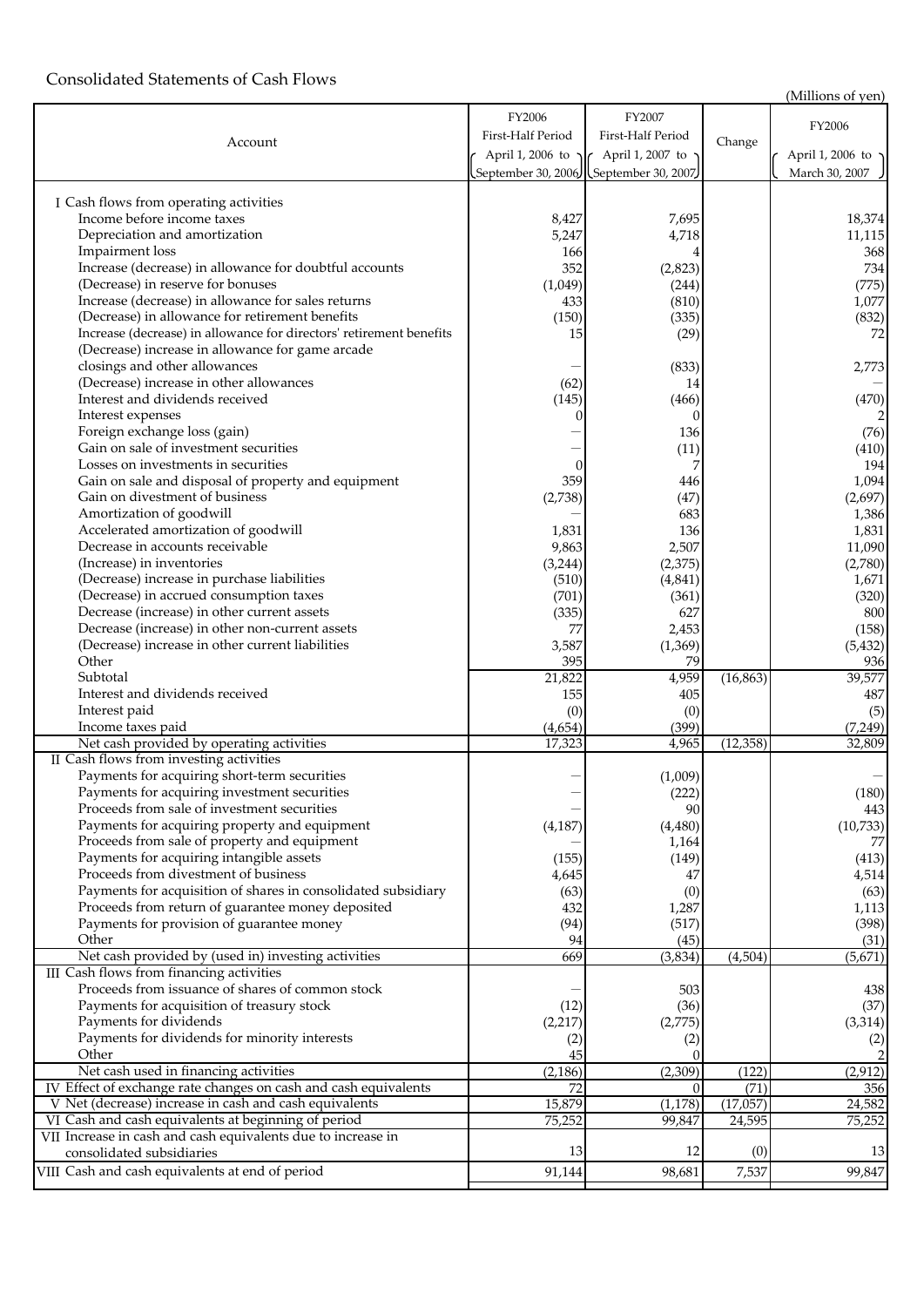### **5. Segment Information**

### 1. Consolidated Business Segment Information

The First-Half Period Ended September 30, 2006

| Eliminations Consolidated |
|---------------------------|
| total                     |
|                           |
|                           |
| 75,959                    |
|                           |
| 75,959                    |
| 66,790                    |
| 9,169                     |
|                           |

Notes: 1. The classification of business segments is made according to the types of products and services.

2. Major products offered by each business segment

| Segment              | Major Products                                                |  |  |  |  |
|----------------------|---------------------------------------------------------------|--|--|--|--|
| Games (Offline)      | Games                                                         |  |  |  |  |
| Games (Online)       | Online games                                                  |  |  |  |  |
| Mobile Phone Content | Content for mobile phones                                     |  |  |  |  |
| Publication          | Magazine comics, serial comics, game-related books            |  |  |  |  |
|                      | All the businesses of the Taito group including Amusement     |  |  |  |  |
| Amusement            | peration and Rental, Sales of Goods and Merchandise and       |  |  |  |  |
|                      | <b>Content Services</b>                                       |  |  |  |  |
|                      | Derivative products such as character merchandise, school for |  |  |  |  |
| <b>Others</b>        | game designers                                                |  |  |  |  |

3. Unallocated operating expenses included in the "elimination or unallocated" column totaled \2,106 million. support that cannot be allocated to specific business segments. These expenses are related to administrative departments of the Company, which provide services and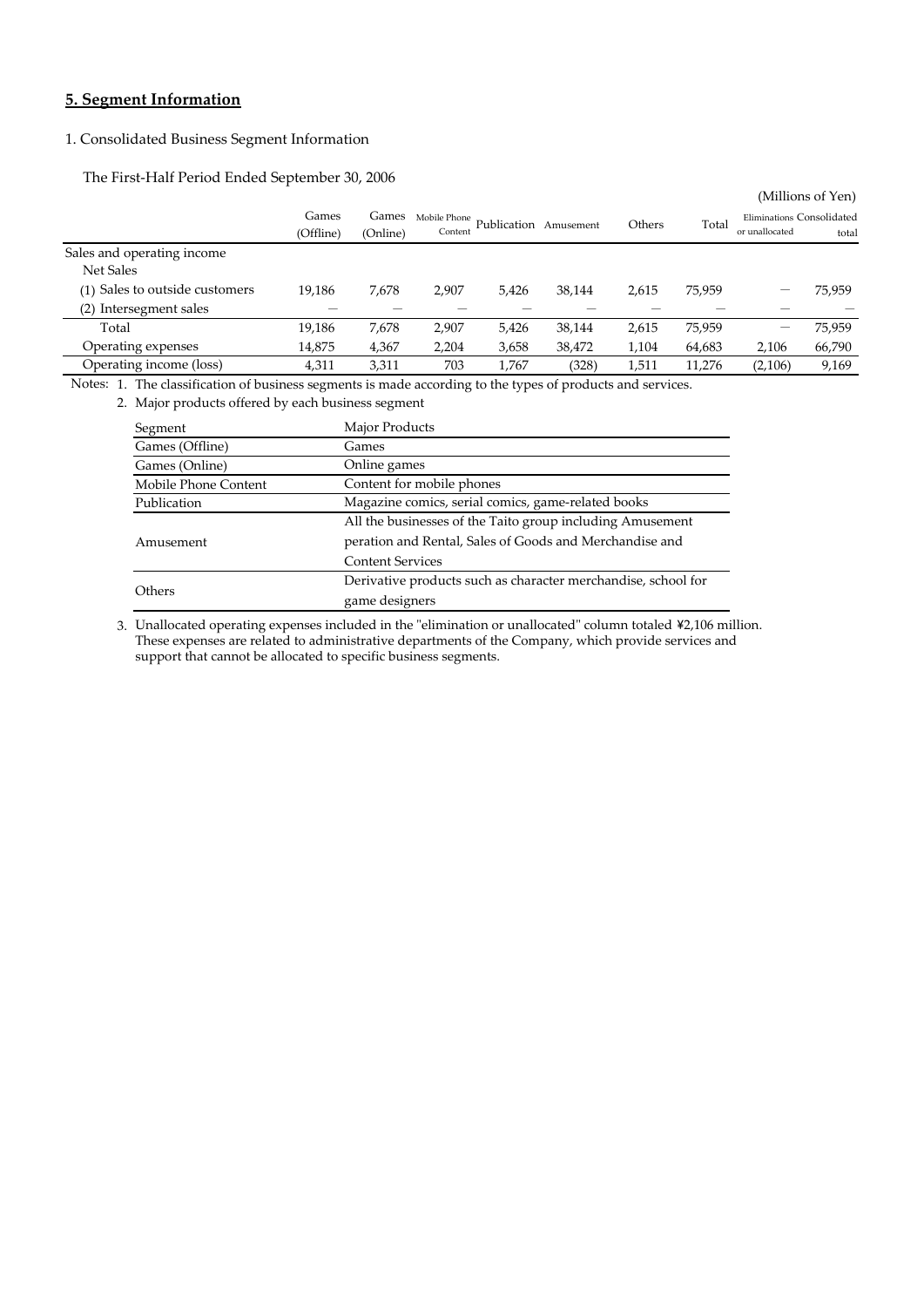The First-Half Period Ended September 30, 2007

|                                |                    |                   |                         |             |           |        |        |                                             | (Millions of Yen) |
|--------------------------------|--------------------|-------------------|-------------------------|-------------|-----------|--------|--------|---------------------------------------------|-------------------|
|                                | Games<br>(Offline) | Games<br>(Online) | Mobile Phone<br>Content | Publication | Amusement | Others | Total  | Eliminations Consolidated<br>or unallocated | total             |
| Sales and operating income     |                    |                   |                         |             |           |        |        |                                             |                   |
| Net Sales                      |                    |                   |                         |             |           |        |        |                                             |                   |
| (1) Sales to outside customers | 20,448             | 5,413             | 3,525                   | 5,210       | 34,150    | 3,522  | 72,271 |                                             | 72,271            |
| Intersegment sales<br>(2)      |                    |                   | 64                      |             | 370       | 174    | 608    | (608)                                       |                   |
| Total                          | 20,448             | 5,413             | 3,589                   | 5,210       | 34,520    | 3,696  | 72,879 | (608)                                       | 72,271            |
| Operating expenses             | 16,300             | 2,549             | 2,926                   | 3,534       | 33,170    | 2,362  | 60,844 | 1,673                                       | 62,518            |
| Operating income (loss)        | 4,147              | 2.864             | 663                     | 1,676       | 1,349     | 1,334  | 12,035 | (2,282)                                     | 9,752             |

Notes: 1. The classification of business segments is made according to the types of products and services.

2. Major products offered by each business segment

| Segment              | Major Products                                                |  |  |  |  |
|----------------------|---------------------------------------------------------------|--|--|--|--|
| Games (Offline)      | Games                                                         |  |  |  |  |
| Games (Online)       | Online games                                                  |  |  |  |  |
| Mobile Phone Content | Content for mobile phones                                     |  |  |  |  |
| Publication          | Magazine comics, serial comics, game-related books            |  |  |  |  |
|                      | All the businesses of the Taito group including Amusement     |  |  |  |  |
| Amusement            | peration and Rental, Sales of Goods and Merchandise and       |  |  |  |  |
|                      | <b>Content Services</b>                                       |  |  |  |  |
|                      | Derivative products such as character merchandise, school for |  |  |  |  |
| Others               | game designers                                                |  |  |  |  |

3. Unallocated operating expenses included in the "elimination or unallocated" column totaled \2,244 million.These expenses are related to administrative departments of the Company, which provide services and support that cannot be allocated to specific business segments.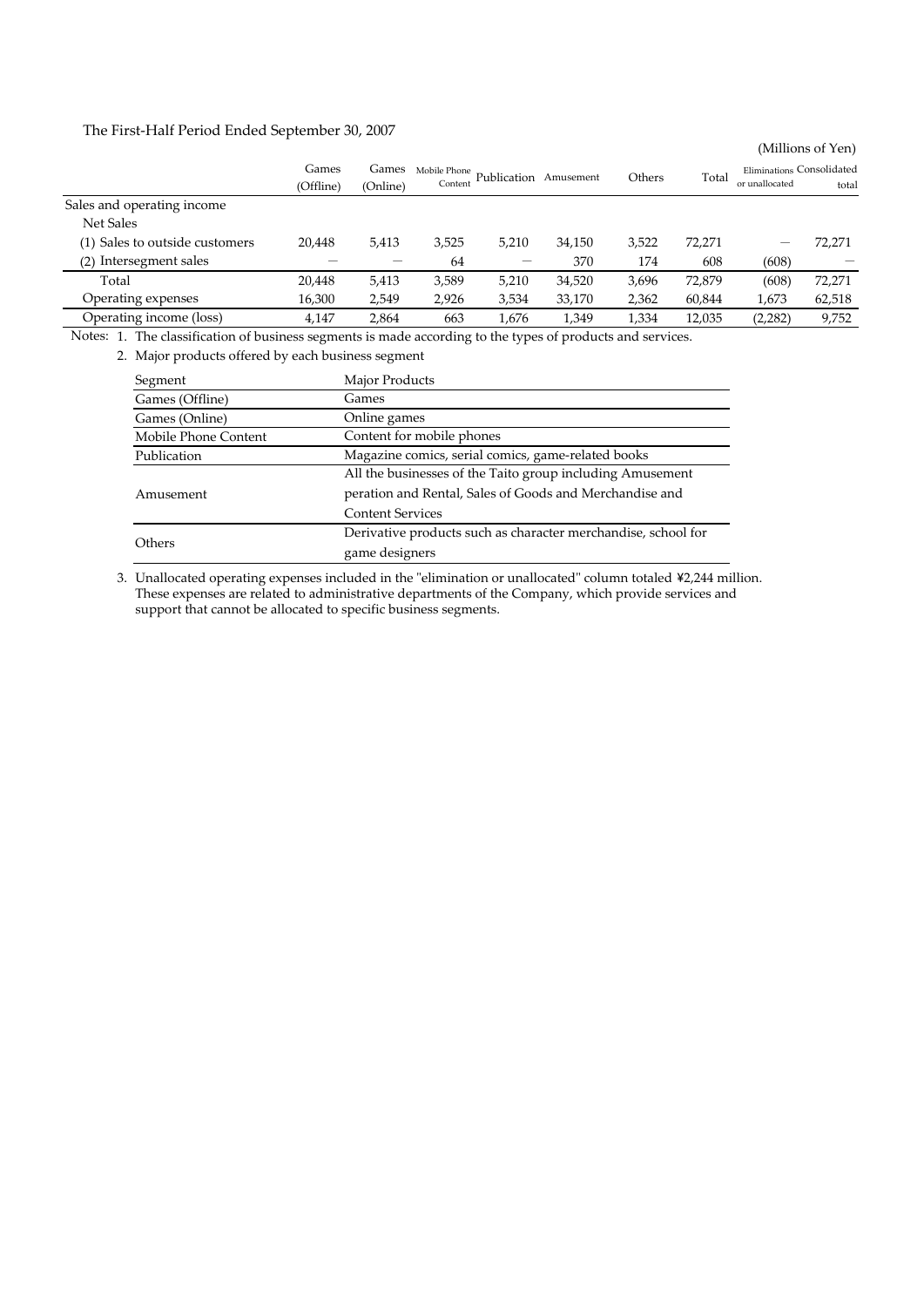### FY2006 (April 1, 2006 to March 31, 2007)

|                                |                    |                   |                         |             |           |        |         |                | (Millions of Yen)                  |
|--------------------------------|--------------------|-------------------|-------------------------|-------------|-----------|--------|---------|----------------|------------------------------------|
|                                | Games<br>(Offline) | Games<br>(Online) | Mobile Phone<br>Content | Publication | Amusement | Others | Total   | or unallocated | Eliminations Consolidated<br>total |
| Sales and operating income     |                    |                   |                         |             |           |        |         |                |                                    |
| <b>Net Sales</b>               |                    |                   |                         |             |           |        |         |                |                                    |
| (1) Sales to outside customers | 51,316             | 13,660            | 7,759                   | 11,208      | 75,610    | 3,915  | 163,472 |                | 163,472                            |
| Intersegment sales<br>(2)      |                    |                   |                         |             | 91        | 62     | 161     | (161)          |                                    |
| Total                          | 51,316             | 13,660            | 7,767                   | 11,208      | 75,702    | 3,978  | 163,634 | 161            | 163,472                            |
| Operating expenses             | 34,968             | 6,893             | 4,753                   | 7,604       | 76,054    | 2,666  | 132,941 | 4,614          | 137,555                            |
| Operating income               | 16,348             | 6.767             | 3,013                   | 3,603       | (351)     | 1,311  | 30,693  | (4,776)        | 25,916                             |

Notes: 1. The classification of business segments is made according to the types of products and services.

2. Major products offered by each business segment

| Segment              | Major Products                                                |
|----------------------|---------------------------------------------------------------|
| Games (Offline)      | Games                                                         |
| Games (Online)       | Online games                                                  |
| Mobile Phone Content | Content for mobile phones                                     |
| Publication          | Magazine comics, serial comics, game-related books            |
|                      | All the businesses of the Taito group including Amusement     |
| Amusement            | Operation and Rental, Sales of Goods and Merchandise and      |
|                      | <b>Content Services</b>                                       |
|                      | Derivative products such as character merchandise, school for |
| Others               | game designers                                                |

3. Unallocated operating expenses included in "Eliminations or unallocated" totaled ¥4,614 million. These expenses are related to administrative departments, such as accounting and general affairs, of the Company, which provide services and operational support that cannot be allocated to specific business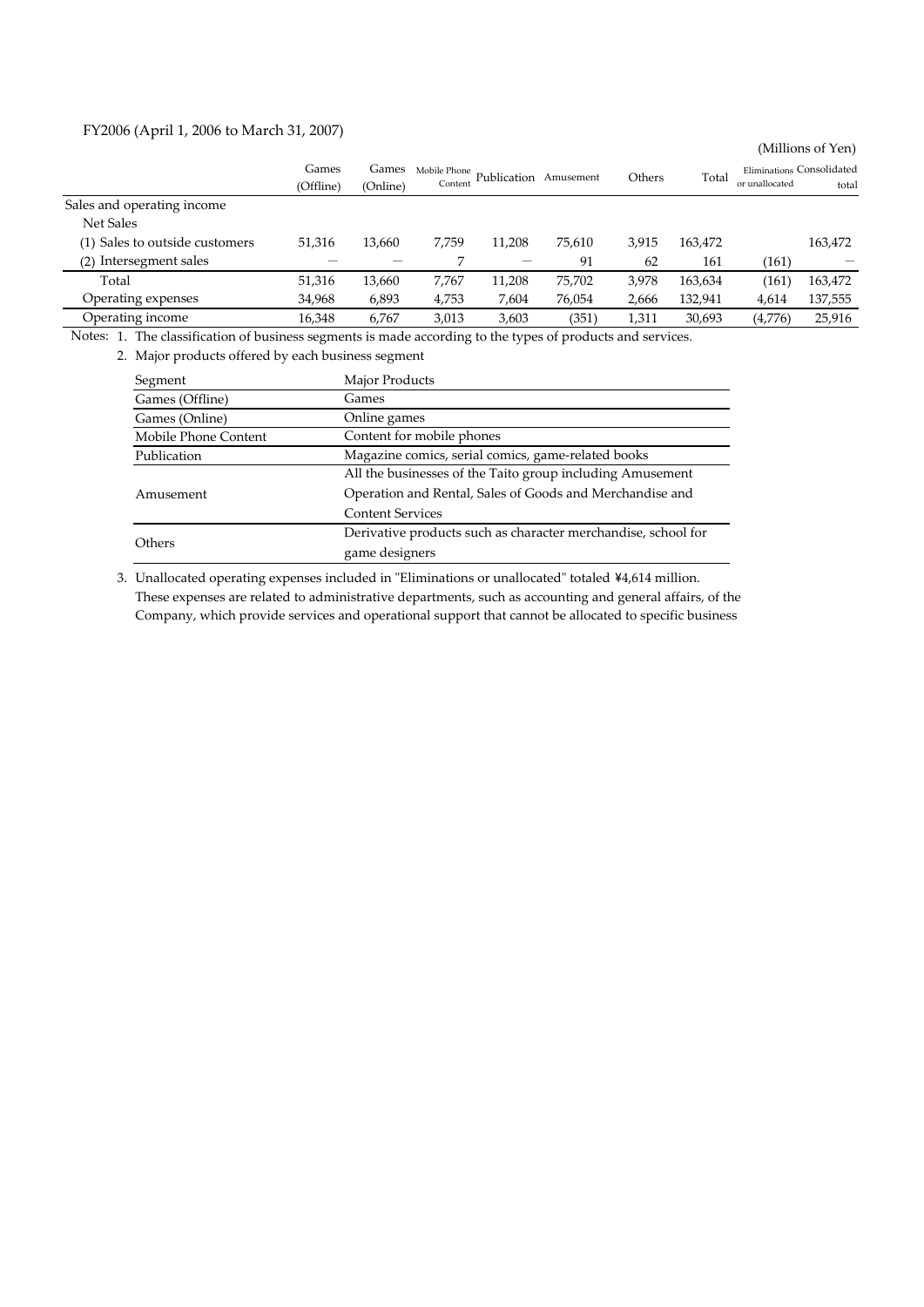### 2. Consolidated Geographic Segment Information

The First-Half Period Ended September 30, 2006

|                              |        |                  |        |       |        |                                | (Millions of Yen)     |
|------------------------------|--------|------------------|--------|-------|--------|--------------------------------|-----------------------|
|                              | Japan  | North<br>America | Europe | Asia  | Total  | Eliminations<br>or unallocated | Consolidated<br>Total |
| Sales and operating income   |        |                  |        |       |        |                                |                       |
| <b>Net Sales</b>             |        |                  |        |       |        |                                |                       |
| (1) Sales to outside custome | 62,368 | 9,043            | 4,109  | 438   | 75,959 | -                              | 75,959                |
| (2) Intersegment sales       | 3,548  | 282              | 285    | 5     | 4,121  | (4, 121)                       |                       |
| Total                        | 65,917 | 9,326            | 4,394  | 443   | 80,081 | (4, 121)                       | 75,959                |
| Operating expenses           | 58,840 | 7,599            | 3,613  | 858   | 70,911 | (4, 121)                       | 66,790                |
| Operating income             | 7,076  | 1.727            | 781    | (414) | 9,169  |                                | 9,169                 |

1. The classification of geographic area segments is made according to geographical distances.

2. Main countries included in each segment:

(1) North America………the United States of America

(2) Europe………United Kingdom

(3) Asia………China, Korea

3. There are no unallocated operating expenses included in the "Elimination or unallocated" column.

### The First-Half Period Ended September 30, 2007

|                              |        |                  |        |       |        |                                | (Millions of Yen)     |
|------------------------------|--------|------------------|--------|-------|--------|--------------------------------|-----------------------|
|                              | Japan  | North<br>America | Europe | Asia  | Total  | Eliminations<br>or unallocated | Consolidated<br>Total |
| Sales and operating income   |        |                  |        |       |        |                                |                       |
| <b>Net Sales</b>             |        |                  |        |       |        |                                |                       |
| (1) Sales to outside custome | 63,908 | 4,111            | 3,903  | 347   | 72,271 | –                              | 72,271                |
| (2) Intersegment sales       | 2,459  | 239              | 181    |       | 2,888  | (2,888)                        |                       |
| Total                        | 66,368 | 4,351            | 4,085  | 354   | 75,159 | (2,888)                        | 72,271                |
| Operating expenses           | 57,643 | 3,506            | 3,550  | 688   | 65,389 | (2,871)                        | 62,518                |
| Operating income             | 8,724  | 844              | 535    | (333) | 9,770  | (17                            | 9,752                 |

1. The classification of geographic area segments is made according to geographical distances.

2. Main countries included in each segment:

(1) North America………the United States of America

(2) Europe………United Kingdom

(3) Asia………China, Korea

3. There are no unallocated operating expenses included in the "Elimination or unallocated" column.

### FY2006 (April 1, 2006 to March 31, 2007)

|                              |         |         |        |       |         |                                | (Millions of Yen)     |
|------------------------------|---------|---------|--------|-------|---------|--------------------------------|-----------------------|
|                              | Japan   | North   | Europe | Asia  | Total   | Eliminations<br>or unallocated | Consolidated<br>Total |
|                              |         | America |        |       |         |                                |                       |
| Sales and operating income   |         |         |        |       |         |                                |                       |
| Net Sales                    |         |         |        |       |         |                                |                       |
| (1) Sales to outside custome | 128,665 | 22,341  | 11,409 | 1,056 | 163,472 | -                              | 163,472               |
| (2) Intersegment sales       | 9,776   | 833     | 457    | 11    | 11,078  | (11,078)                       |                       |
| Total                        | 138,441 | 23,174  | 11,867 | 1,067 | 174,551 | (11,078)                       | 163,472               |
| Operating expenses           | 119,465 | 17,552  | 9,901  | 1,713 | 148,633 | (11,078)                       | 137,555               |
| Operating income             | 18,976  | 5,621   | 1,965  | (645) | 25,917  | (0)                            | 25,916                |

1. The classification of geographic segments is made according to geographical distances.

2. Main countries included in each segment:

(1) North America………the United States of America

(2) Europe………United Kingdom

(3) Asia………China, Korea

3. There are no unallocated operating expenses included in "Eliminations or unallocated."